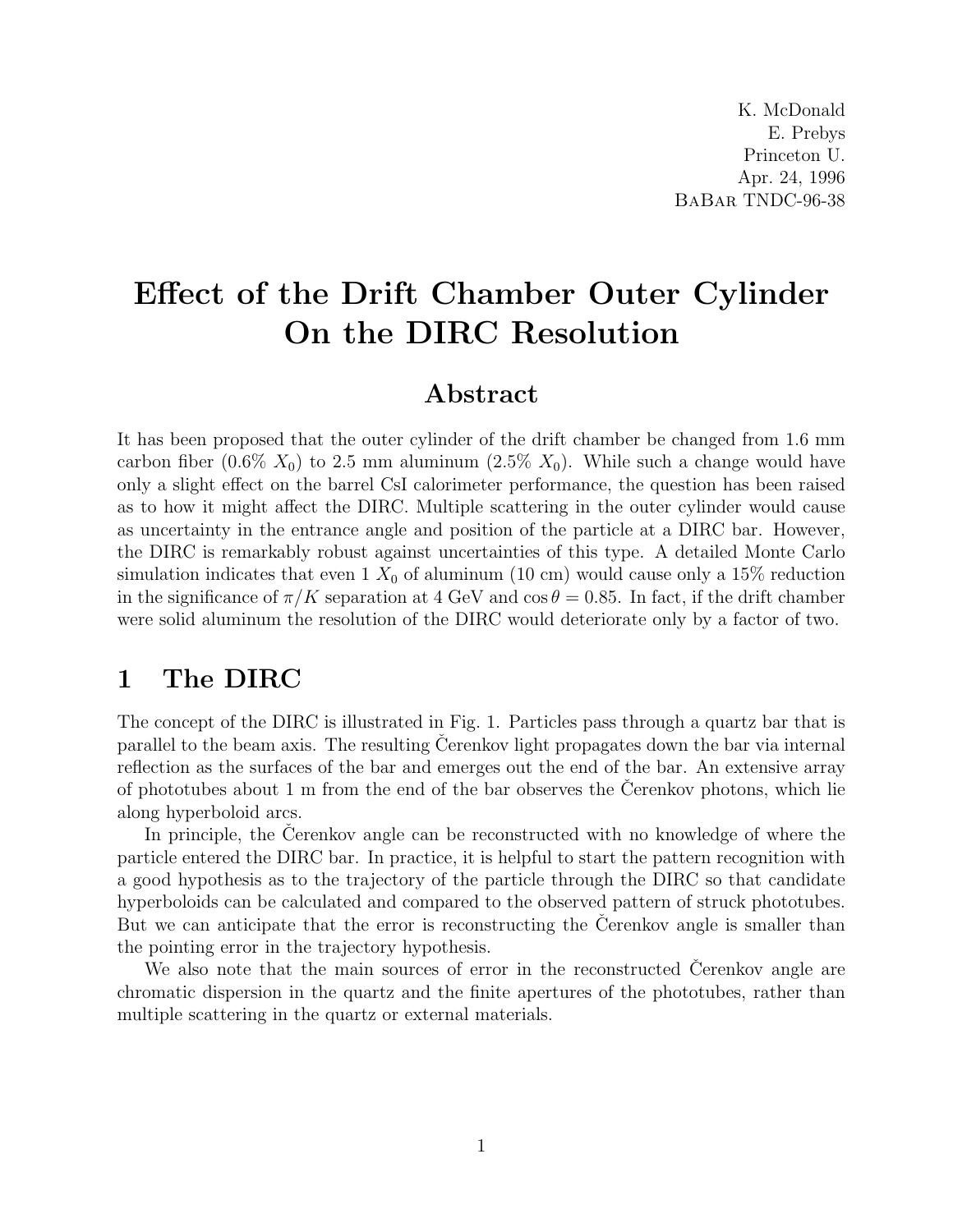

Figure 1: The principle of the DIRC.

## 2 Monte Carlo Simulation

We have studied the performance of the BaBar DIRC with a program developed for the Princeton/BELLE DIRC prototype, as described in BELLE Note #62 by C. Lu *et al.* (March 31, 1995). We use the nominal dimensions of the BABAR DIRC bars,  $1.75 \times 3.5 \times 470$  cm<sup>3</sup> of quartz, with a 120-cm-thick water standoff between the end of the bar and a close-packed array of 2.96-cm-diameter phototubes with active diameter 2.5 cm each. In our simulation the phototubes are not arrayed on the surface of a torus, but on a cylinder whose axis is perpendicular to the quartz bar and passes through the end of the bar.

We only simulated 4 GeV  $\pi$ 's and K's produced at a polar angle with cos  $\theta = 0.85$ , as this is the most challenging case for  $B \to \pi\pi$  or  $\pi K$  decays. The simulated particles enter the inside face of the DIRC bar randomly across this surface, and with an entrance angle that is randomly smeared from the nominal angle by an amount corresponding to a given thickness of material in front of the DIRC. The azimuthal entrance angle corresponds to that resulting from a 1.5-T magnetic field between PEP-II interaction point and the DIRC at radius 89 cm. As the particle traverses the quartz bar it multiple scatters and radiates Cerenkov photons. These photons are tracked through the bar and water standoff taking chromatic dispersion into account. The 4 GeV particles are produced in the forward direction, so the Cerenkov light bounces off the mirror at the forward end of the bar and then propagates to the backward end where the phototube array is located. Finally, phototube hits are generated based on the quantum efficiency and active area of the photocathode.

Figure 2 shows several simulated events with black circles indicating struck phototubes and smooth curves along the best-fit 'hyperboloids'. Figure 3 summarizes the calculated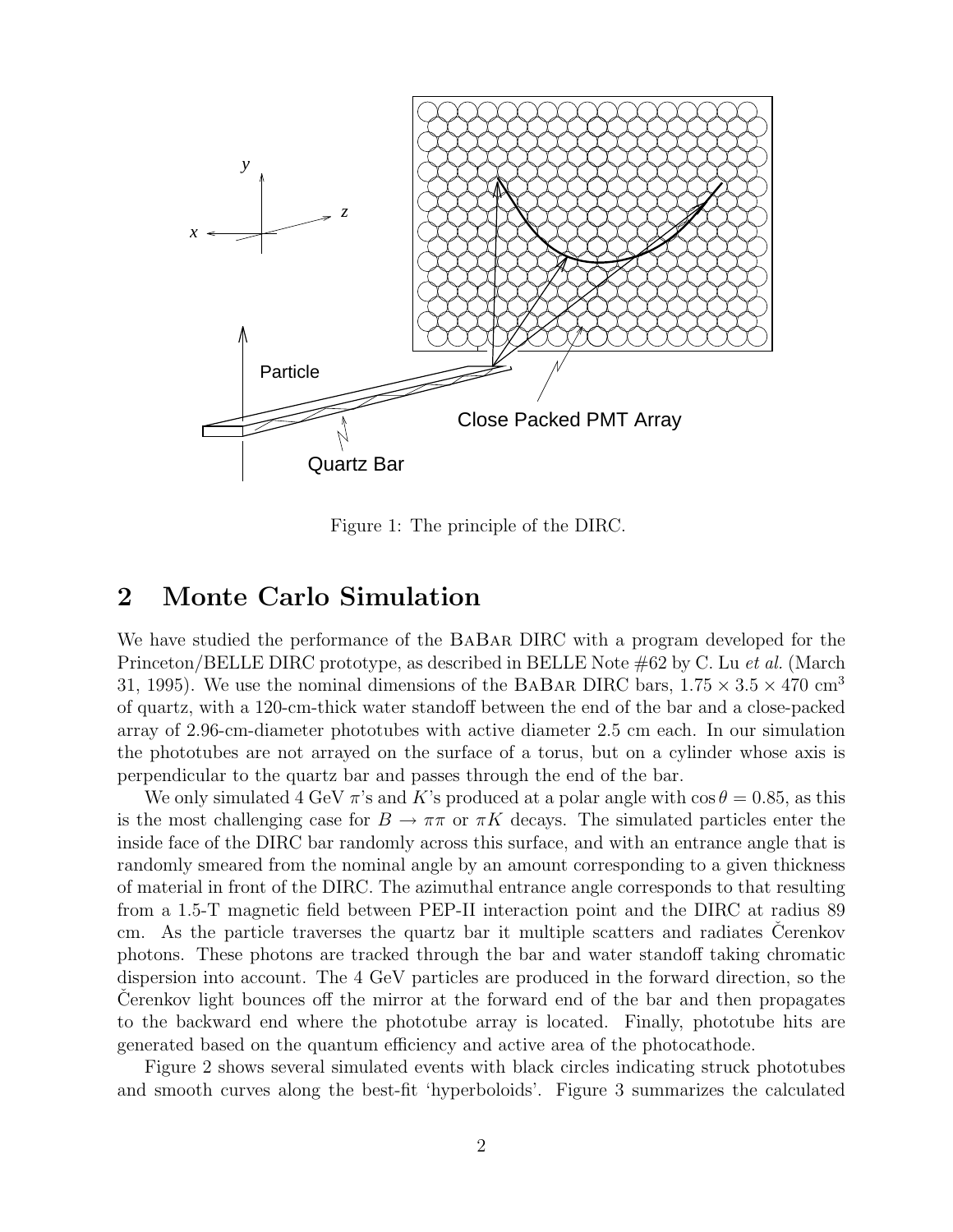resolutions on the Cerenkov angle for various amounts of material.

The first plot in Fig. 3 shows the angular resolution of the DIRC to be  $\sigma_{\theta} = 0.10^{\circ}$  for 4-GeV  $\pi$ 's and K's in the absence of multiple scattering. As noted above, this finite resolution is due chromatic dispersion in the quartz plus the granularity of the phototube array. If the analysis depended critically on knowledge of the angle of the particle in the DIRC we would expect a significant change in the resolution once the multiple scattering angle were 0.10 $^{\circ}$ . This corresponds to 0.2  $X_0$  of material along the track, and to a transverse thickness of about 0.1  $X_0$  at  $\cos \theta = 0.85$ .



Figure 2: Simulated phototube hit patterns in the BaBar DIRC, along with best-fit 'hyperboloids'. The 'hyperboloids' are folded by reflections at the four walls of the DIRC bar and by the mirror in the water standoff box. They are also distorted by the curved surface of the PMT array.

The second plot in Figure 3 includes multiple scattering in the quartz of the DIRC but ignores the effect of any material in front of it. The resolution in the Cerenkov angle is again  $\sigma_{\theta} = 0.105^{\circ}$  and the difference in angles for  $\pi$ 's and K's is  $\Delta \theta = 0.37^{\circ}$ . Hence the statistical significance of the  $\pi/K$  separation is  $\Delta\theta/\sigma_{\theta} = 3.5$  standard deviations, is close agreement with the value quoted in Table 6-3, p. 212 of the BABAR TDR.

Although the DIRC quartz is 1.75 cm thick, corresponding to 0.15  $X_0$ , multiple scattering in the quartz appears to have little effect on the resolution. That is, the analysis accurately reconstructs the Cerenkov angle even when the track angle is not well known. Of course, we assume that the momentum of the track is known, so an analysis based on the hypotheses the particle is either a  $\pi$  or a K begins with a good knowledge of the Cerenkov angle. Then the code can find the pattern of phototube hits without a precise value for the track angle.

We immediately anticipate that adding additional material with thickness in radiation